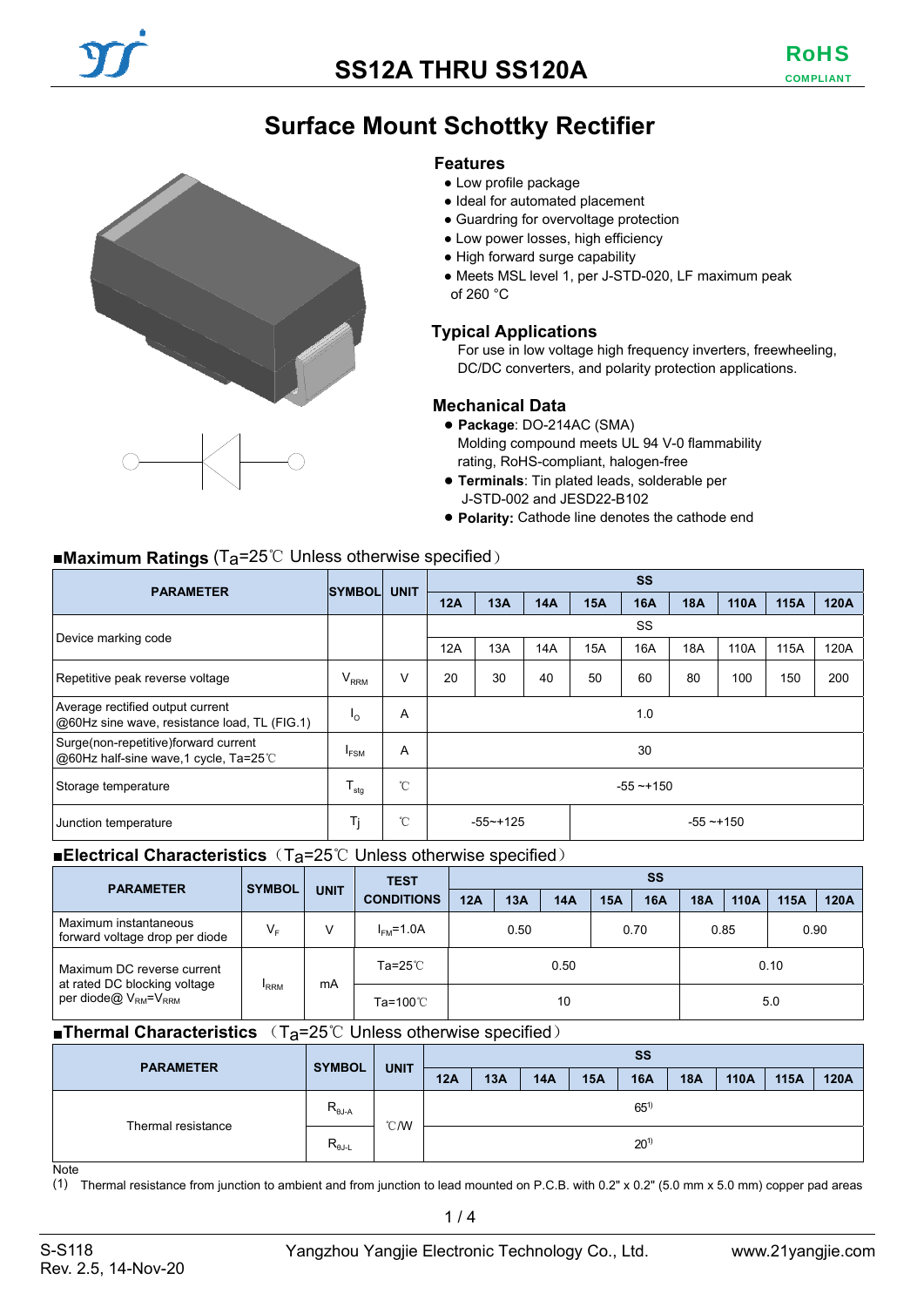

### ■ **Characteristics (Typical)**



 $2/4$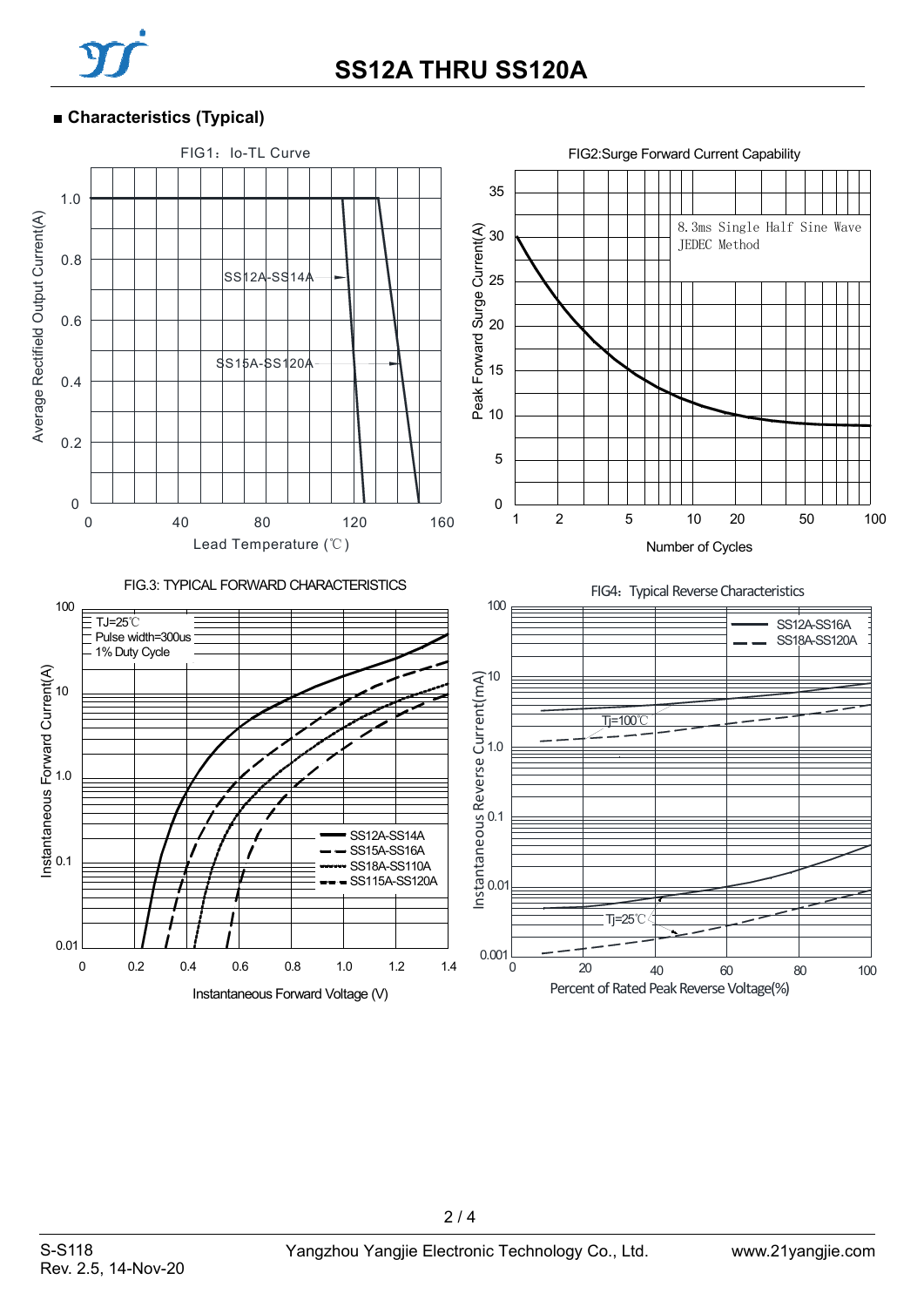# ■**Ordering Information (Example)**

| <b>PREFERED</b><br>P/N | <b>PACKAGE</b><br><b>CODE</b> | UNIT WEIGHT(q)    | <b>MINIMUM</b><br><b>PACKAGE(pcs)</b> | <b>INNER BOX</b><br><b>QUANTITY(pcs)</b> | <b>OUTER CARTON</b><br><b>QUANTITY(pcs)</b> | <b>DELIVERY</b><br><b>MODE</b> |
|------------------------|-------------------------------|-------------------|---------------------------------------|------------------------------------------|---------------------------------------------|--------------------------------|
| SS12A-SS120A           | F <sub>1</sub>                | Approximate 0.059 | 5000                                  | 10000                                    | 80000                                       | 13" reel                       |
| SS12A-SS120A           | F <sub>2</sub>                | Approximate 0.059 | 7500                                  | 15000                                    | 120000                                      | 13" reel                       |
| SS12A-SS120A           | F <sub>3</sub>                | Approximate 0.059 | 7500                                  | 15000                                    | 60000                                       | 13" reel                       |
| SS12A-SS120A           | F <sub>4</sub>                | Approximate 0.059 | 1800                                  | 7200                                     | 57600                                       | 7" reel                        |
| SS12A-SS120A           | F <sub>5</sub>                | Approximate 0.059 | 2000                                  | 8000                                     | 64000                                       | 7" reel                        |
| SS12A-SS120A           | F <sub>6</sub>                | Approximate 0.059 | 5000                                  | 10000                                    | 100000                                      | 13" reel                       |

## ■ **Outline Dimensions**



## **■Suggested Pad Layout**



| DO-214AC(SMA) |      |      |  |  |  |  |  |
|---------------|------|------|--|--|--|--|--|
| Dim           | Min  | Max  |  |  |  |  |  |
| А             | 1.25 | 1.58 |  |  |  |  |  |
| B             | 2.40 | 2.83 |  |  |  |  |  |
| C             | 4.06 | 4.75 |  |  |  |  |  |
| D             | 1.90 | 2.30 |  |  |  |  |  |
| E             | 4.93 | 5.28 |  |  |  |  |  |
| F             | 0.76 | 1.41 |  |  |  |  |  |
| G             | 0.08 | 0.20 |  |  |  |  |  |
| н             | 0.15 | 0.31 |  |  |  |  |  |

| DO-214AC(SMA)  |                    |  |  |  |  |
|----------------|--------------------|--|--|--|--|
| Dim            | <b>Millimeters</b> |  |  |  |  |
| P1             | 4.00               |  |  |  |  |
| P <sub>2</sub> | 1.50               |  |  |  |  |
| P3             | 6.50               |  |  |  |  |
| Q1             | 2.50               |  |  |  |  |
| Q2             | 1.70               |  |  |  |  |